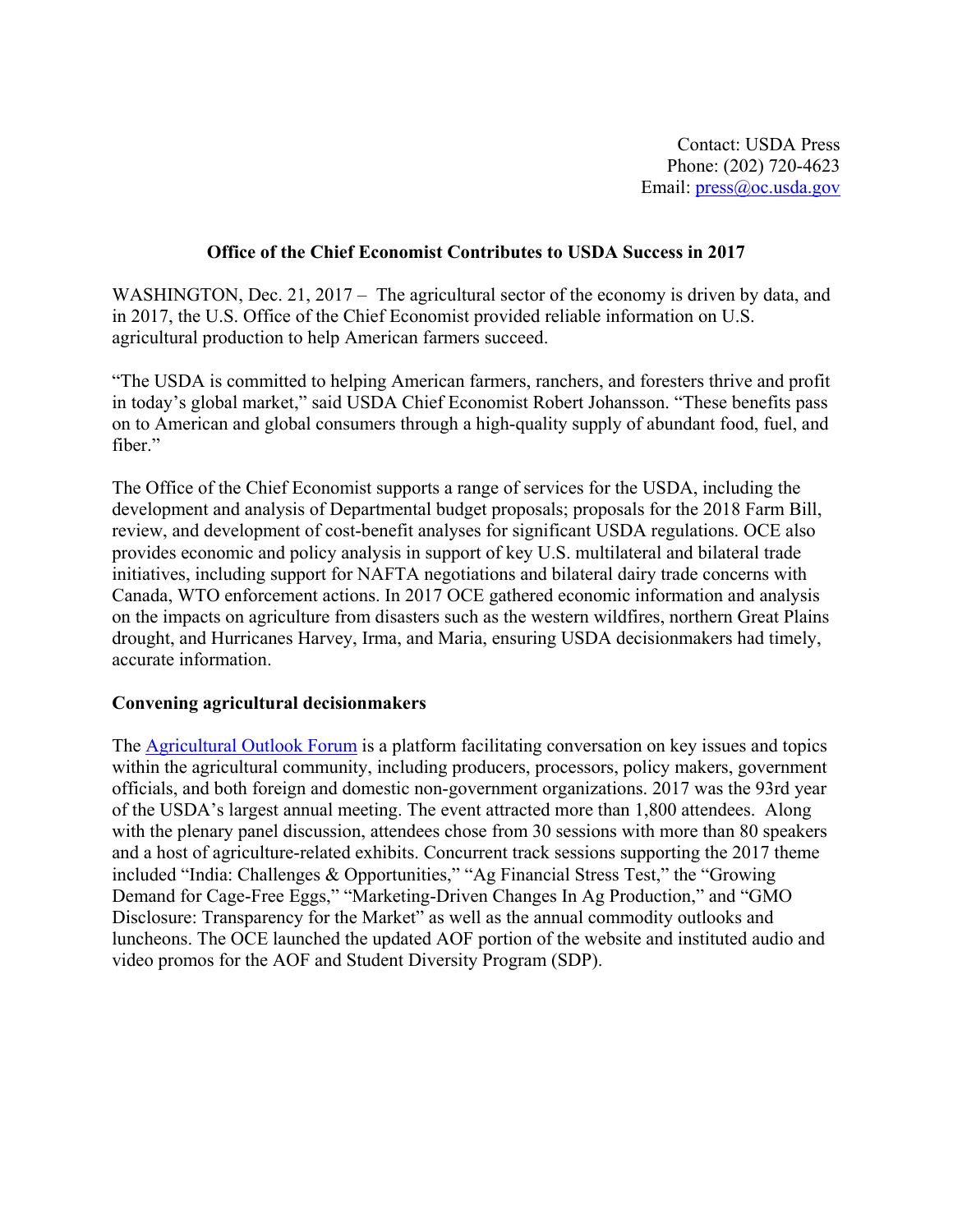### **Managing risk**

The Office of Risk Assessment and Cost-Benefit Analysis (ORACBA) provides clearance reviews of regulatory impact analyses and risk assessments for significant and economically significant regulations, builds capacity for conducting risk assessments and economic analyses in the Department and provides direction to Departmental agencies in appropriate methods of risk assessment. The Office reviewed 13 significant rules or notices from six USDA agencies, and provided advice at an early stage of development or in collaboration with other OCE offices for six rules. ORACBA also sponsored two seminars on risk assessment methods and a full-day workshop on "Benefit Cost Analysis: Advancing Analysis."

### **Promoting new energy sources**

The Office of Energy Policy and New Uses (OEPNU) assists the Secretary of Agriculture in developing and coordinating Departmental energy policy, programs, and strategies. In 2017, OEPNU has supported five peer-reviewed journal articles; three articles submitted for peer review, and three articles being revised for submission and publication, and 5 OEPNU web publications and several others in review. OEPNU's director received two industry awards/recognitions: among the Top 100 People in the Bioeconomy for 2017 (number 32) of Biofuels Digest; and by the Commercial Airline for Alternative Fuels Initiative the Partnership Award for commitment to the Farm to Fly 2.0 initiative on alternative jet fuel.

# **Climate data tools for agricultural producers and professionals**

The Climate Change Program Office (CCPO) provides analysis, planning, research coordination, and the development of USDA's responses to climate change, focusing on implications of climate change on agriculture, forests, grazing lands, and rural communities. CCPO ensures that USDA is a source of objective, analytical assessments of the effects of climate change and proposed response strategies both within USDA and for our partners. This year CPPO released a new web portal for the USDA Climate Hubs Program. The new portal will make it easier to assist stakeholders in quickly and easily finding the information they need to manage climate change risks.

# **Expanding market opportunities**

In FY 2017 OEM continued to expand environmental market opportunities for farmers, ranchers, and forest land owners. OEM released a new portal for accessing the latest information on environmental markets. The information is being provided as part of the EPA EnviroAtlas. The new capacity integrates data from water, carbon, and biodiversity projects as well as state and regional policies.